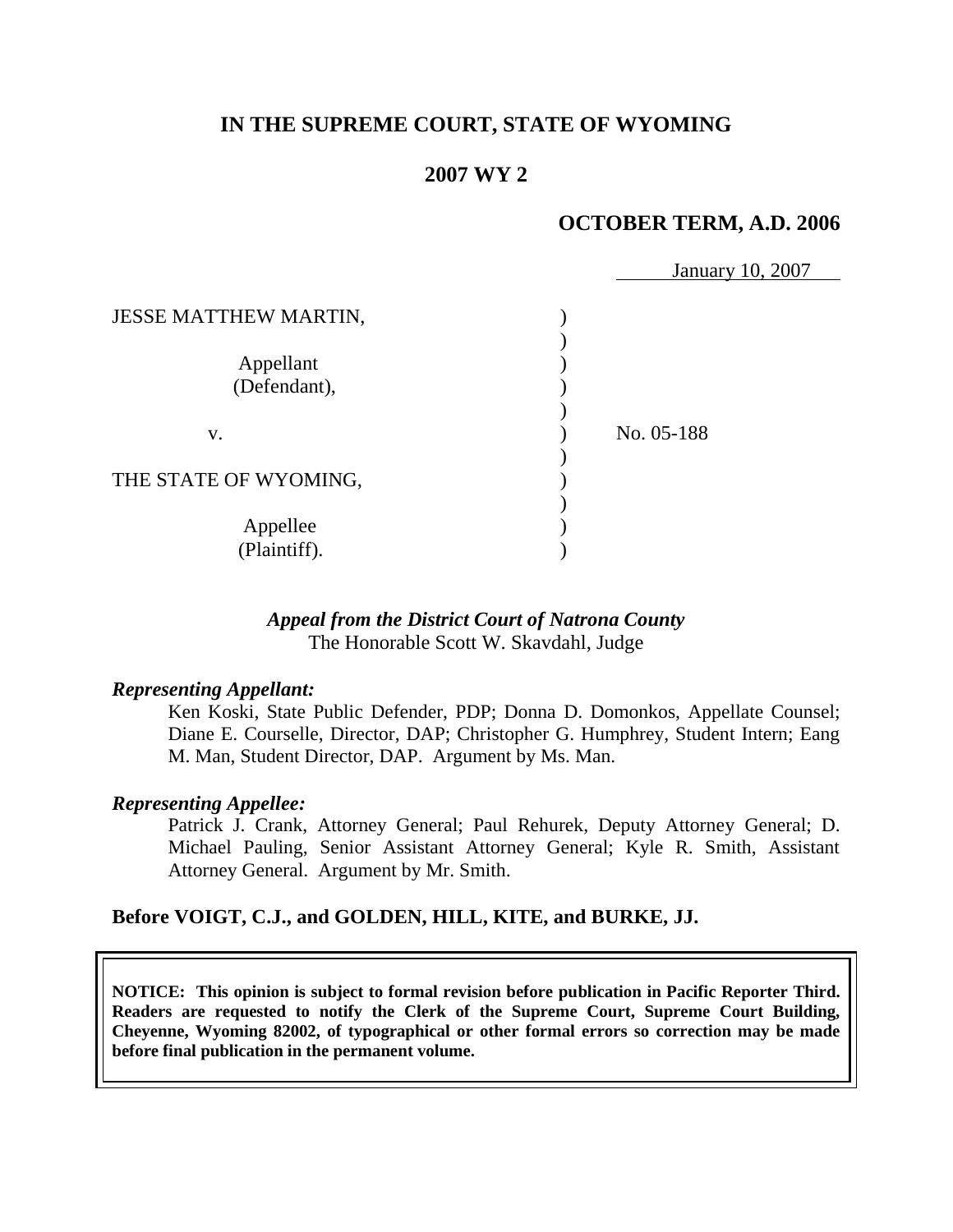### **KITE**, **Justice.**

[¶1] A jury found Jesse Matthew Martin guilty of escape in violation of Wyo. Stat. Ann.  $\S$  7-18-112 and  $\S$  6-5-206(a)(ii) (LexisNexis 2006). On appeal, he claims the district court abused its discretion when it denied his motion for mistrial made after two witnesses for the State gave irrelevant and prejudicial testimony connecting him with methamphetamine use. He also claims the district court committed plain error in denying his motion for acquittal after the State allegedly failed to present sufficient evidence of escape. We hold the district court did not abuse its discretion or commit plain error and affirm the conviction.

#### **ISSUES**

[¶2] Mr. Martin asks this Court to address the following issues:

- I. Abuse of discretion occurred when the district court refused to grant a mistrial after statements made by two of the State's witnesses purported to connect Mr. Martin with methamphetamine use and severely prejudiced the jury against the defendant.
- II. The district court committed plain error when it failed to direct a verdict of acquittal after the State failed to present sufficient evidence that Mr. Martin had left his place of employment.

The State asserts the district court properly denied the motions for mistrial and judgment of acquittal.

### **FACTS**

[¶3] Mr. Martin pleaded guilty to a misdemeanor charge and was sentenced to forty days in jail. He was held in jail until he was accepted into Community Alternatives of Casper (CAC) in Casper, Wyoming for service of the remainder of his sentence. He began his stay at CAC on July 9, 2004.

[¶4] CAC is a work release detention facility. Inmates accepted at CAC are required to obtain employment in the Casper area. They are also required to sign in and out of CAC, and to notify CAC of their whereabouts at all times.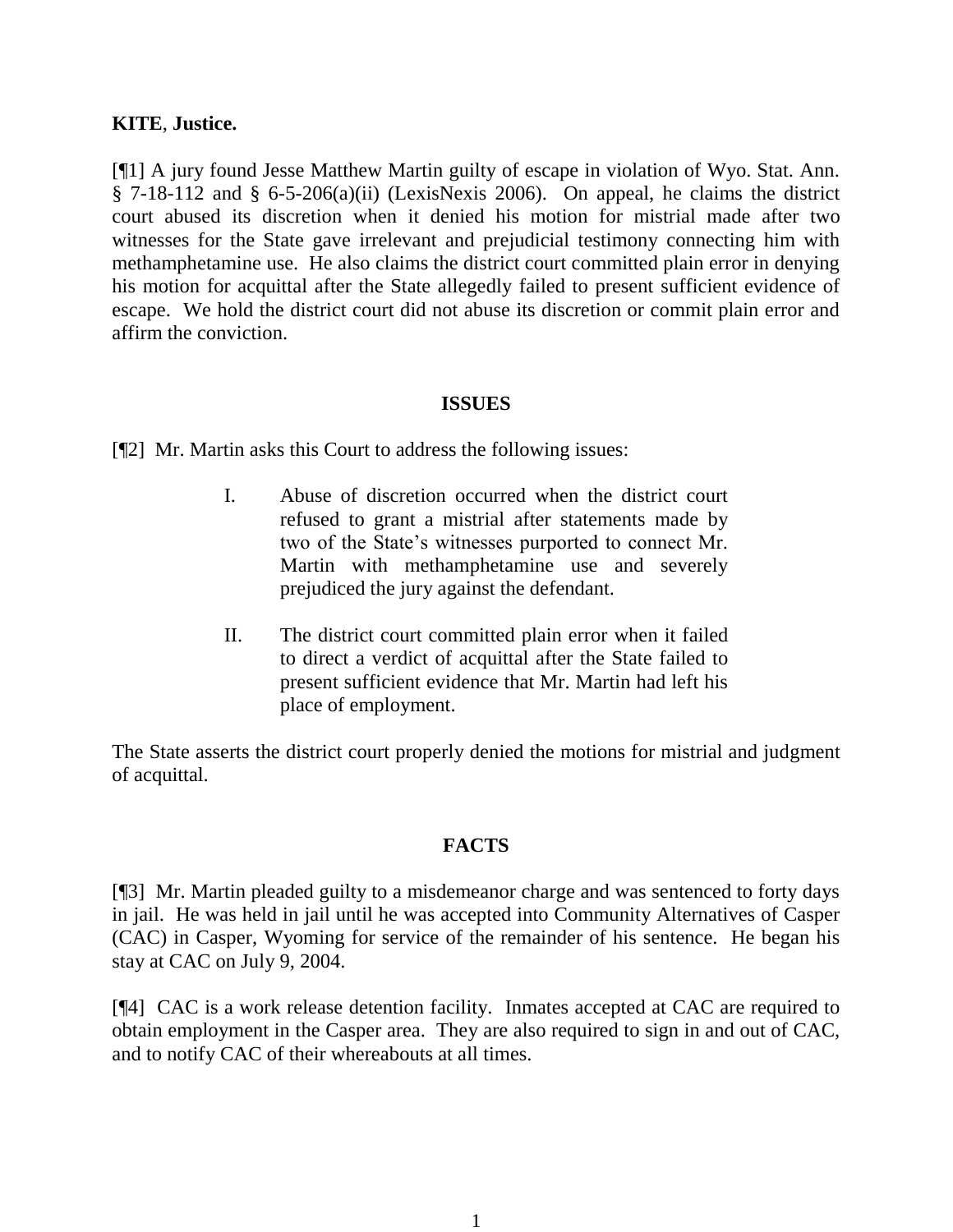[¶5] Mr. Martin obtained employment as a laborer with DLH, Inc. (DLH), a street repair company that performs seal coating, crack filling and striping. On July 19, 2004, DLH assigned Mr. Martin to work at the Pine Tree Condominiums. At approximately 9:30 a.m., he was instructed to take a spray tip used for striping parking lots to another DLH employee at a different work site. He drove a DLH truck to carry out this assignment.

[¶6] Don Humbree, the owner of DLH, arrived at the Pine Tree Condominiums work site at 10:00 a.m. on July 19. Mr. Martin and the DLH truck were gone. Mr. Humbree drove to the other work site where Mr. Martin had been sent and determined Mr. Martin had delivered the spray tip and left. Mr. Humbree returned to Pine Tree Condominiums around 10:30 a.m. and Mr. Martin had not returned. Mr. Humbree sent another worker out looking for him. The worker found the DLH truck parked along a street, but Mr. Martin was not with the truck.

[¶7] Mr. Humbree informed Maureen Humbree, his wife and co-owner of DLH, of Mr. Martin's absence. Between 12:30 and 1:00 p.m., Mrs. Humbree called CAC and reported Mr. Martin's absence. CAC placed Mr. Martin on escape status and reported the escape to the Natrona Country Sheriff's Office. When deputies arrived at the Pine Tree Condominiums later that afternoon, Mr. Martin had returned. He was arrested and charged with escape in violation of §§ 7-18-112 and 6-5-206(a)(ii).<sup>1</sup>

[¶8] On January 10, 2005, a jury trial commenced in the district court on the escape charge filed against Mr. Martin. The State called Helen Norcross, CAC case manager supervisor, to testify. During direct examination by the prosecutor, Ms. Norcross testified that Mr. Martin was sentenced to incarceration in CAC because of convictions for possession of controlled substances and a probation violation. Defense counsel objected to the testimony on relevancy grounds. The district court sustained the objection

 $\overline{a}$ 

§ 6-5-206. Escape from official detention; penalties.

- (a) A person commits a crime if he escapes from official detention. Escape is: \* \* \*
- (ii) A felony punishable by imprisonment for not more than three (3) years, a fine of not more than three thousand dollars (\$3,000.00), or both, if the detention is the result of:
	- (A) A conviction for a misdemeanor;

 $1\,$  § 7-18-112. Escape.

<sup>(</sup>a) An offender, parolee or an inmate is deemed guilty of escape from official detention and shall be punished as provided W.S. 6-5-206(a)(ii) if, without proper authorization, he:

<sup>(</sup>i) Fails to remain within the extended limits of his confinement, or to return within the time prescribed to an adult community correctional facility to which he was assigned or transferred; or

<sup>(</sup>ii) Being a participant in a program established under the provisions of this act he leaves his place of employment or fails or neglects to return to the adult community correctional facility within the time prescribed or when specifically ordered to do so.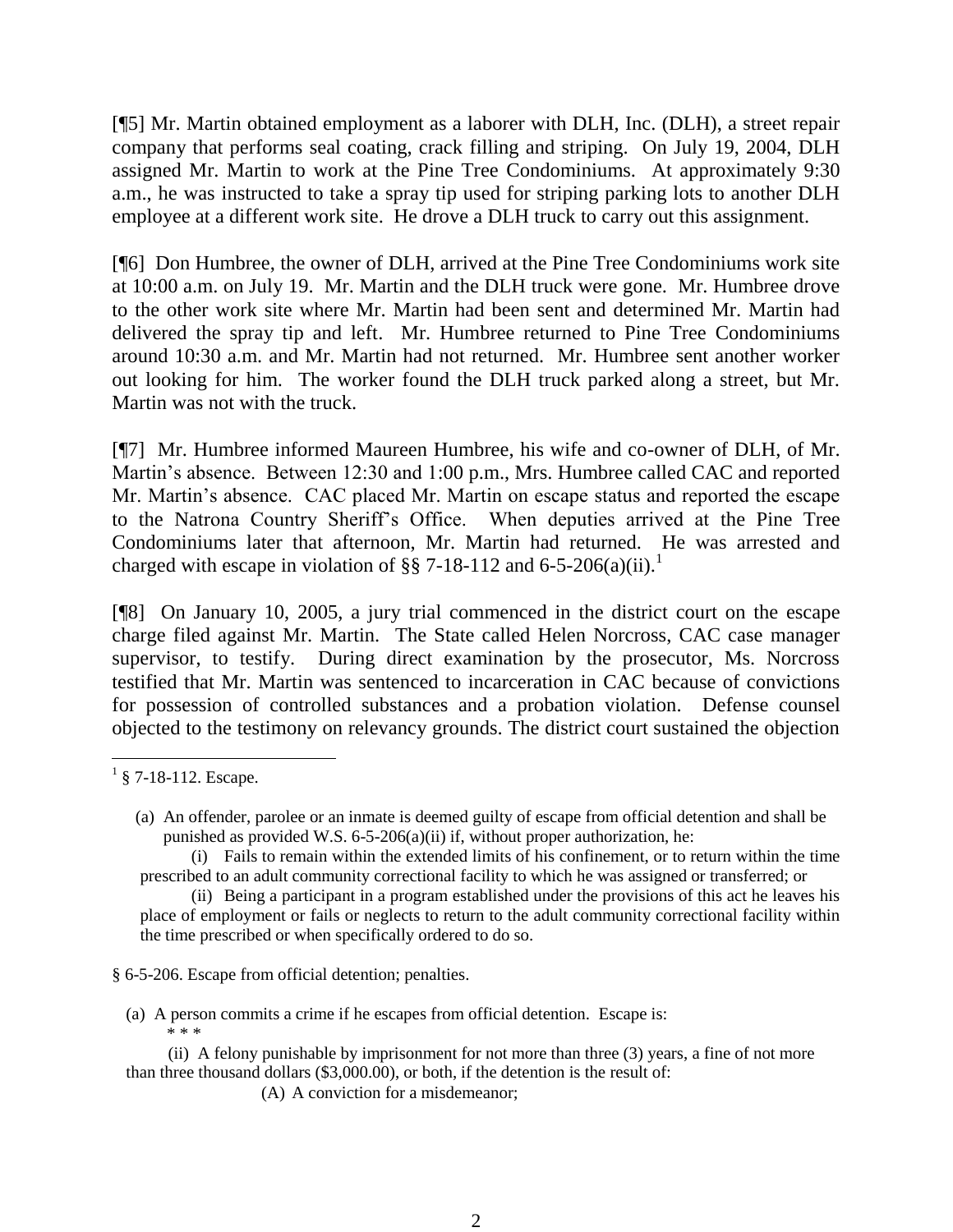but did not instruct the jury to disregard the testimony. The prosecution then sought admission of the judgment and sentence reflecting the offenses for which Mr. Martin was convicted. Defense counsel again objected. The district court admitted the exhibit, but ordered the State to redact all references to the specific offenses before showing the document to the jury.

[¶9] The State also called Calvin Piper, an employee of DLH, to testify. Mr. Piper testified that Mr. Martin did not come to the Pine Tree Condominiums work site on the morning of the escape. Mr. Piper testified he heard that Mr. Martin went to a pharmacy and picked up syringes that morning. Defense counsel objected to the testimony as inadmissible hearsay and moved for a mistrial. The district court instructed the jury to disregard the testimony and proceeded with the trial, intending to hear argument on the mistrial motion later in the day.

[¶10] At the end of the day, the district court excused the jury and heard argument on the mistrial motion. The district court denied the motion, concluding the objectionable testimony was not sufficiently prejudicial to warrant a mistrial and the corrective measures taken adequately addressed the improper testimony. The trial continued, and at the close of the State's case, defense counsel moved for a judgment of acquittal on the grounds the State presented no evidence that Mr. Martin left his place of employment, proof of which was necessary for conviction of the crime of escape. The district court denied the motion, and the trial continued with presentation of evidence by the defense. The defense did not renew the motion for acquittal at the close of all of the evidence. The jury returned a verdict of guilty. The defense also did not renew its motion for acquittal after the verdict. The district court sentenced Mr. Martin to serve thirteen to twenty-four months in the Wyoming State Penitentiary with twenty-three days credit for time served.

### **STANDARDS OF REVIEW**

[¶11] We review claimed error in the denial of a motion for mistrial for abuse of discretion. *Thomas v. State*, 2006 WY 34, ¶ 10, 131 P.3d 348, 352 (Wyo. 2006). In the present case, we review the claim of error in the denial of the motion for acquittal for plain error. *Farbotnik v. State*, 850 P.2d 594, 604 (Wyo. 1993).<sup>2</sup>

 $2$  The plain error test is applied on appeal from the denial of a motion for judgment of acquittal when the defendant failed to renew the motion at the close of all of the evidence or after the jury returned its verdict. *Id.*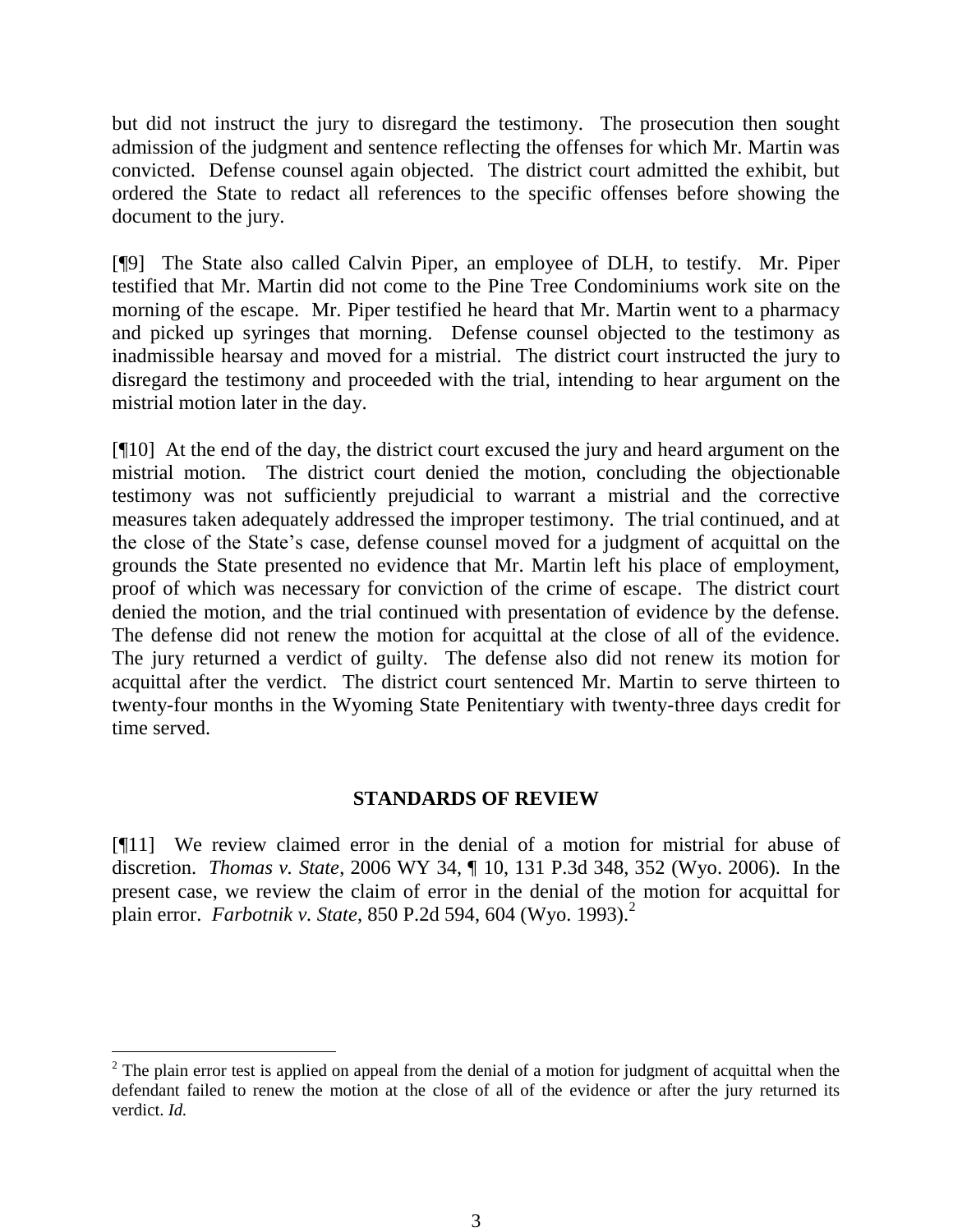### **DISCUSSION**

## *1. Denial of the Motion for Mistrial*

[¶12] Mr. Martin claims the district court abused its discretion in denying his motion for mistrial after the two witnesses gave irrelevant, prejudicial testimony. The State contends there was no abuse of discretion because the testimony was not sufficiently prejudicial to warrant a mistrial and, in any event, the trial court took appropriate steps to cure any error. The State also asserts defense counsel approved the measures the district court took to correct any error and, having done so, cannot be heard to complain now. Additionally, the State contends Mr. Martin has failed to show the jury likely would have reached a different result but for the improper testimony.

[¶13] As stated above, the testimony that was the basis for the mistrial motion came from two witnesses: Ms. Norcross and Mr. Piper. During the prosecution's direct examination of Ms. Norcross, the following exchange occurred:

- Q. [W]as Mr. Martin sentenced to CAC?
- A. Yes, he was.
- Q. And do you recall for what sentence?
- A. He was sentenced let me look here. It was for  $a it$  was

a misdemeanor on the county.

- Q. And do you know which county that is?
- A. Natrona County.
- Q. And do you know what he was sentenced for?
- A. Possession of controlled substance.
- Q. Was there any other convictions?
- A. Probation violation.

At this point, defense counsel objected on the grounds of relevancy and the district court sustained the objection.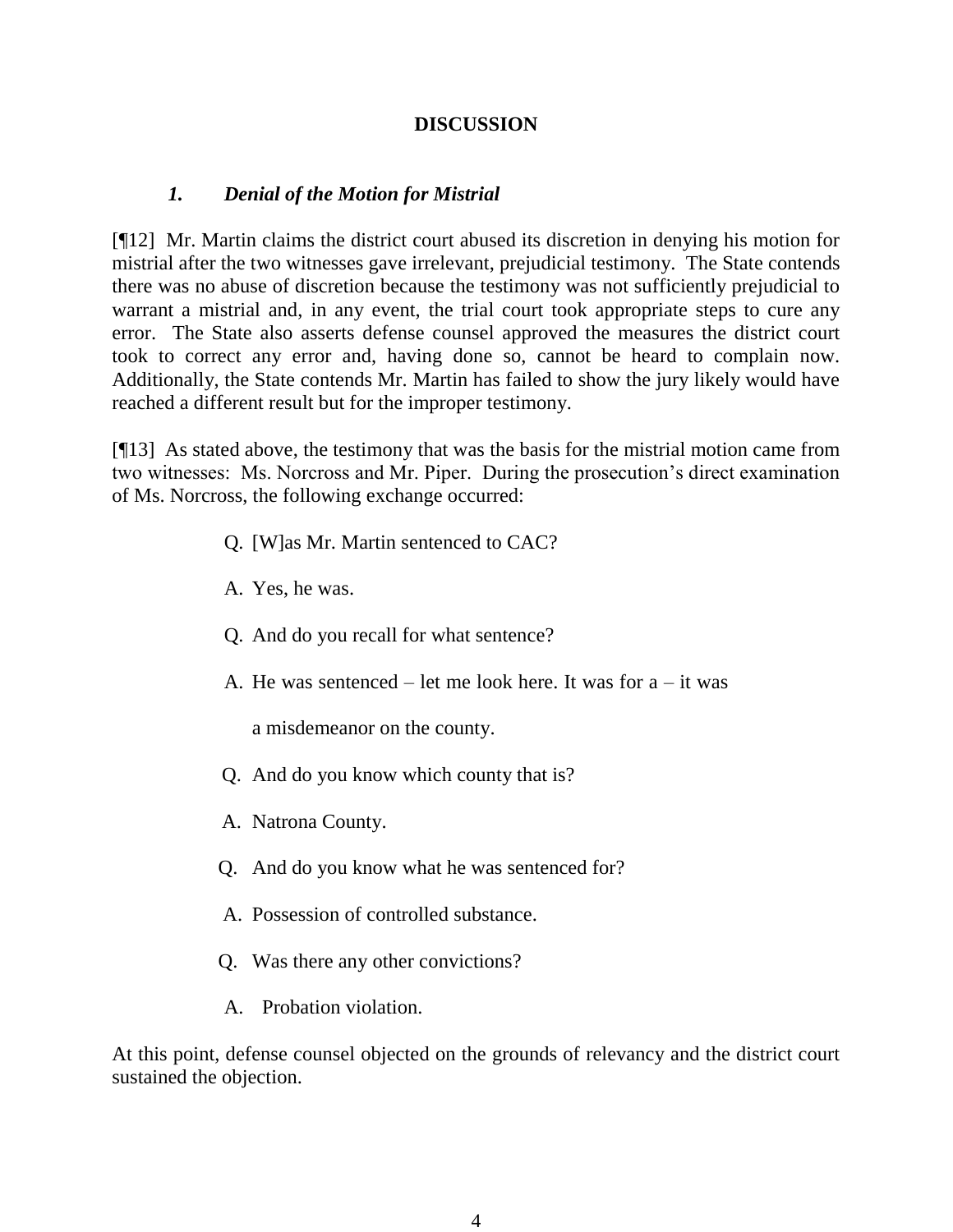[¶14] The prosecutor then asked Ms. Norcross to identify State's exhibit 3. Ms. Norcross identified the document as a certified copy of the judgment and sentence leading to Mr. Martin's incarceration at CAC. The State offered the exhibit into evidence and defense counsel objected, again on the basis of relevancy. The State asserted that evidence of Mr. Martin's misdemeanor conviction was necessary to prove the elements of escape. The district court agreed that evidence of the misdemeanor conviction was necessary, but concluded evidence of the specific offenses was not relevant. The court ruled the exhibit would be admitted into evidence with all references to the offenses redacted. Defense counsel reiterated his concern. The district court stated:

> Well, I'm going to redact the nature of the offense. I don't think the nature of the offense other than it was a misdemeanor is relevant. He was sentenced on a misdemeanor to CAC. That's the extent of the relevance.

> Unless you can - - unless there's some other reason for that to come in, I don't want to have any - - obviously, the jury would be instructed they are to disregard the underlying violation other than to the extent that he was sentenced there for that. But the nature of that violation is not relevant. And I find that the probative value outweighs the undue prejudice that it could cause.

[¶15] The district court directed that certain lines be redacted from the judgment and sentence and asked defense counsel whether anything else needed to be redacted. Defense counsel responded, "I don't believe so, your honor." The district court stated it would admit the document subject to the redaction, but it could not be published to the jury until the redaction had been completed. The district court asked counsel if that sounded appropriate and defense counsel responded, "That does sound appropriate."

[¶16] Later, the State called Mr. Piper to testify. He testified he was working for DLH on July 19, 2004; he picked up Mr. Martin at CAC that morning and they drove to the shop and then to the foreman's house; when he left the foreman's house for the work site, Mr. Martin did not go with him but went to a pharmacy. The following exchange occurred later in Mr. Piper's testimony:

- Q. Did Martin go to the site with you? Did you see him arrive shortly after you did?
- A. He didn't - he didn't come up to the site that morning, though.
- Q. Okay. Did you see where he went?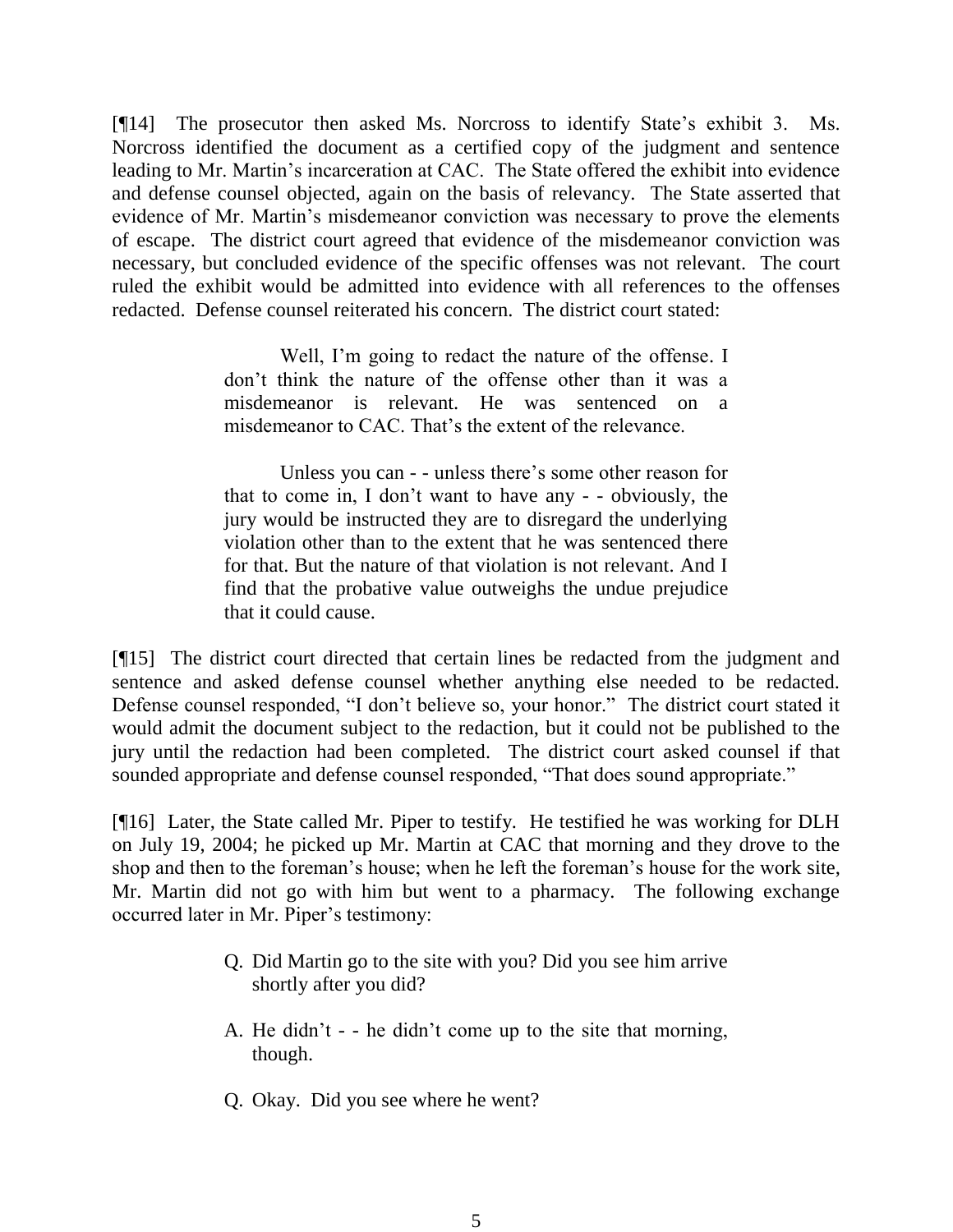- A. I heard where he was going. We all talked about it.
- Q. Okay.
- A. And that was to go to the pharmacy and pick up some syringes.

[¶17] Defense counsel objected on hearsay grounds. Counsel approached the bench and defense counsel repeated his hearsay objection. The State responded: "Well, I did ask him [Mr. Piper] if he knew where he [Mr. Martin] went, and he [Mr. Piper] said it was hearsay and there was no objection." The district court interrupted, indicating it would strike the reference to syringes. Defense counsel asked for a mistrial. The district court stated it would instruct the jury to disregard Mr. Piper's testimony and take up the mistrial motion at the end of the day. The district court proceeded accordingly to instruct the jury to disregard the witness's response and the trial continued.

[¶18] Later that afternoon, after excusing the jury, the district court heard argument on the mistrial motion. Defense counsel argued a mistrial was necessary because together Ms. Norcross's testimony concerning a controlled substances conviction and Mr. Piper's testimony concerning syringes were extremely prejudicial and would lead the jury to believe Mr. Martin was engaged in illegal behavior on the afternoon of the alleged escape. The State argued the testimony was not sufficiently prejudicial to warrant a mistrial and, in any event, the district court had taken adequate steps to cure any prejudice by instructing the jury to disregard Mr. Piper's response and ordering redaction of the judgment and sentence. Concluding the testimony was not sufficiently prejudicial to warrant a mistrial and the curative steps taken adequately addressed any potential prejudice, the district court denied the motion.

[¶19] The decision whether to grant a mistrial because of improper testimony from a witness depends on the circumstances of each case. *Ramirez v. State*, 739 P.2d 1214, 1219 (Wyo. 1987). The decision is necessarily a discretionary one because a trial court is in a better position than a reviewing court to assess the potential for prejudicial impact. *Id.* A trial court abuses its discretion when it could not have reasonably concluded as it did. *Thomas*, ¶ 10, 131 P.3d at 352. "Reasonably" means sound judgment exercised with regard to what is right under the circumstances. *Id*. Absent a clear abuse of discretion causing prejudice to the defendant, a decision to deny a motion for mistrial will not be reversed. *Allen v. State*, 2002 WY 48, ¶ 75, 43 P.3d 551, 575 (Wyo. 2002).

[¶20] Applying these standards, we hold the district court did not abuse its discretion in denying the motion for mistrial. Although the testimony giving rise to the motion was improper, we agree with the district court that the testimony, considered cumulatively,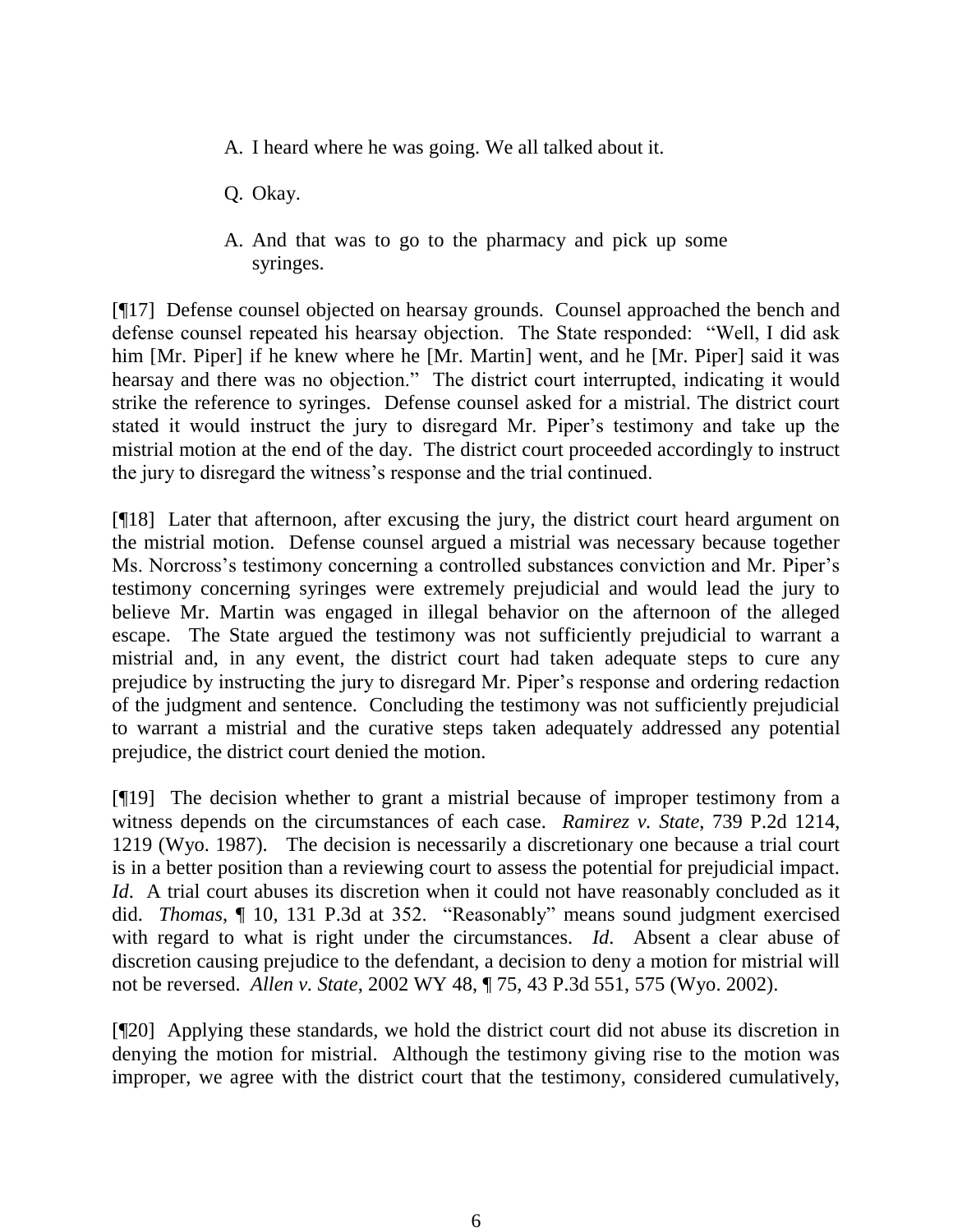did not warrant a mistrial, particularly in light of the actions taken to cure any potential prejudice which otherwise may have resulted.

[¶21] After Ms. Norcross's testimony, the district court sustained defense counsel's objection and ordered redaction of the judgment and sentence before presenting it to the jury. By these actions, the district court made it clear Mr. Martin's misdemeanor conviction was relevant, but the particular offense leading to the conviction was not relevant. In addition to these curative steps, the district court instructed the jury before it began deliberations on the elements of the crime of escape from official detention:

- 1. On or about the  $19<sup>th</sup>$  day of July, 2004,
- 2. In Natrona County, Wyoming,
- 3. The Defendant, Jesse Matthew Martin,
- 4. While an offender in official detention,
- 5. Did unlawfully and without proper authorization,
- 6. Leave his place of employment.

The jury was further instructed:

"Official Detention" means detention in a facility for custody of persons under charge or conviction of a crime or detention in any manner and in any place for law enforcement purposes.

The jury was also instructed:

"Offender" means an adult who has entered a plea of guilty or has been convicted of a misdemeanor punishable by imprisonment.

These instructions emphasized what the district court previously indicated by ordering redaction of the judgment, i.e., Mr. Martin's misdemeanor conviction was relevant; however, the particular offense leading to the conviction was not relevant. We presume the jury followed these instructions. *Allen*, ¶ 76, 43 P.3d at 575-76.

[¶22] After Mr. Piper's testimony, the district court instructed the jury to disregard the improper statement. By this instruction, the district court made it clear the testimony was not to be considered in determining whether the State proved the elements of escape beyond a reasonable doubt. Again, we presume the jury followed the court's instructions.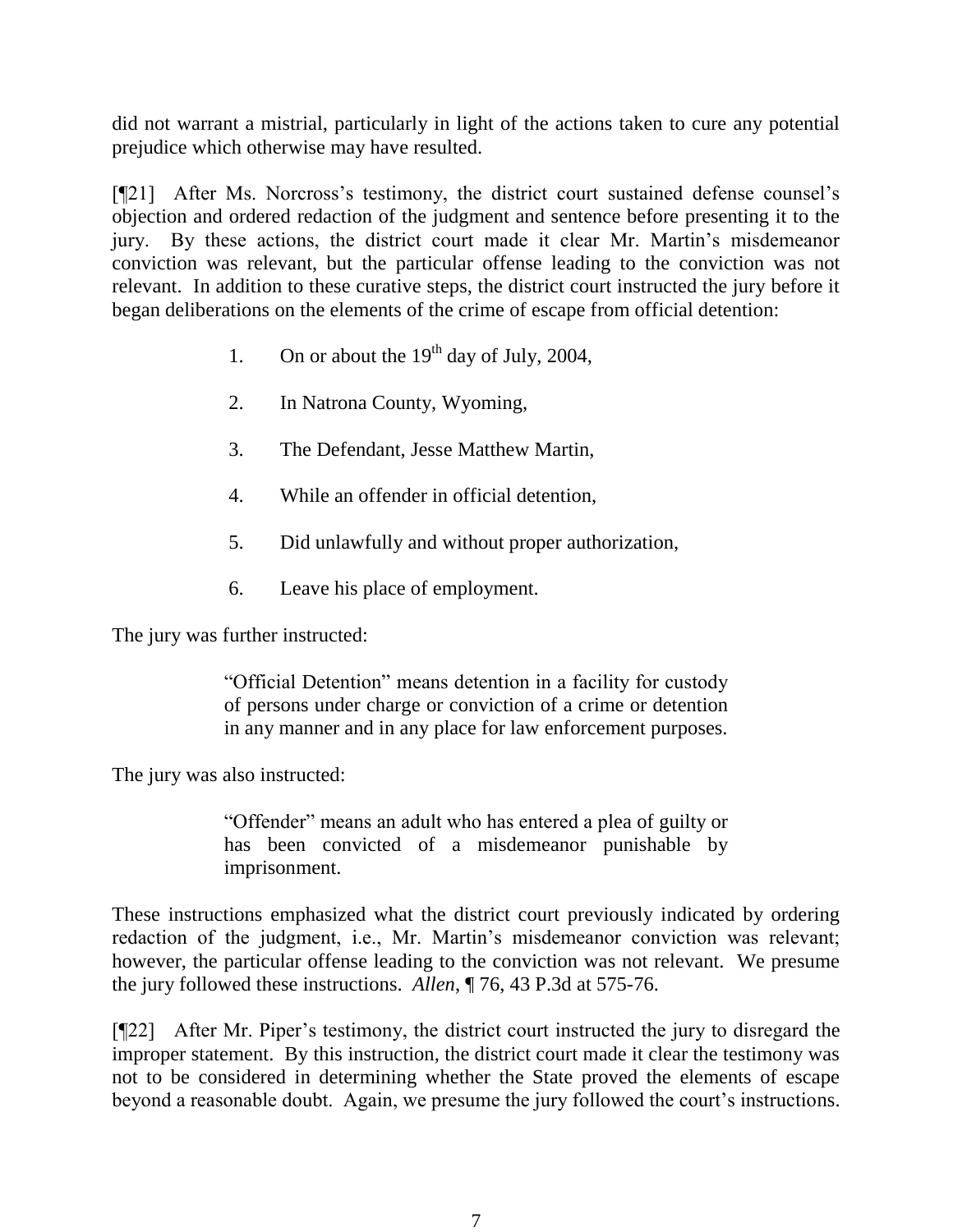[¶23] The improper testimony from Ms. Norcross and Mr. Piper was isolated and brief. The district court recognized it as improper and took action to cure it. In exercising its discretion, the district court determined the better approach to addressing Ms. Norcross's testimony was to sustain the objection and order redaction of the judgment and sentence. Our task is not to second guess the district court's decision, but to determine whether it "exercised sound judgment with regard to what was right under the circumstances." We conclude the district court's decision to sustain the objection and redact the document satisfied this test. We are unwilling, and in fact unable, to conclude in hindsight based solely on a review of the written transcript that the better course would have been for the district court to instruct the jurors to disregard the testimony and thereby possibly refocus their attention on the irrelevant and improper testimony that suggested Mr. Martin had been convicted of possession of illegal substances and violation of his probation. This is precisely the sort of decision that must be entrusted to the trial court for determination based upon the circumstances existing in the courtroom at the time the testimony is presented.

[¶24] In his argument before this Court, Mr. Martin relies heavily on *Miller v. State*, 904 P.2d 344 (Wyo. 1995) to support his claim that a mistrial was required. Mr. Miller was charged with conspiracy to kidnap. During *voir dire* in the presence of the whole jury panel, a potential juror stated in response to questioning that he previously had been the victim of the crime of horse stealing. Upon being asked whether the horse stealing incident had anything to do with Mr. Miller, the potential juror responded affirmatively. Defense counsel moved for a mistrial on the ground the statement irreparably prejudiced Mr. Miller's right to a fair trial because it suggested he had committed another crime. The trial court denied the motion. On appeal, this Court concluded unfair prejudice must be presumed from the jury panel's exposure to information linking the accused to another crime. We said a constitutional presumption of unfair bias meant the jury panel was adjudged incapable of fairly judging the evidence. On that basis, we held the trial court abused its discretion in denying the mistrial motion.

[¶25] In the present case, unlike in *Miller,* the State was required to prove Mr. Martin was an "offender, parolee or inmate" in order to prove the crime of escape. Section 7-18-112. Under this particular circumstance, the doctrine of unfair prejudice from evidence linking the accused to another crime simply does not apply. The only question before us in this particular case is whether the trial court abused its discretion in denying the mistrial motion after the jury heard not only that Mr. Martin was an offender, but also testimony concerning his specific offenses. As explained in the preceding paragraphs, we hold the trial court did not abuse its discretion.

[¶26] The issue of Mr. Piper's testimony requires discussion of an additional matter. At the time the testimony was presented, defense counsel objected on the basis of inadmissible hearsay. Later, during the hearing on the mistrial motion, defense counsel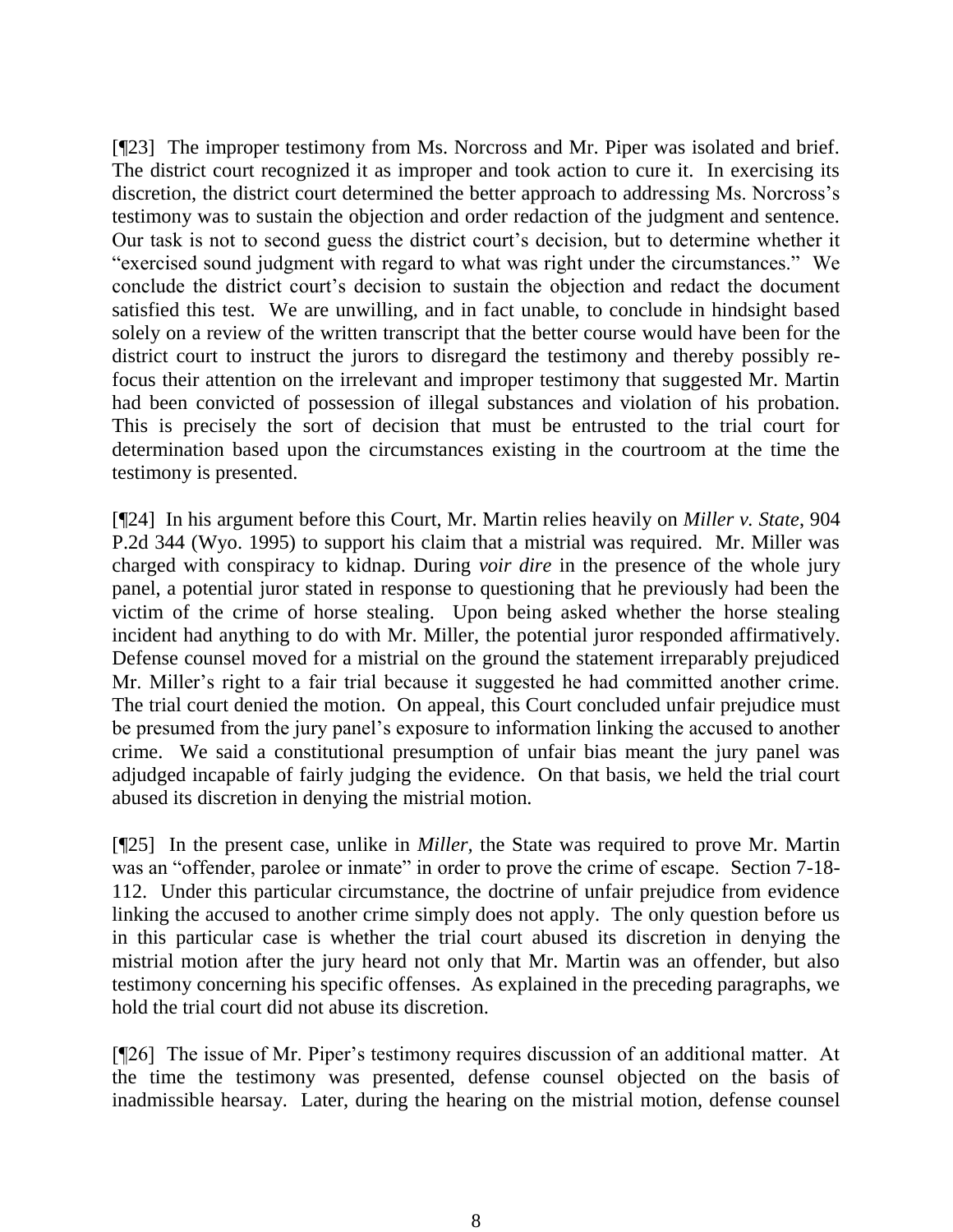hinted at the possibility of prosecutorial misconduct as a basis for a mistrial by asserting the State should have cautioned Mr. Piper against offering hearsay testimony. Counsel for the State responded that she had advised Mr. Piper she "would not be able to elicit hearsay testimony from him. He was limited to information that he knew." Counsel for the State also stated:

> And if I recall correctly, when Mr. Piper testified, I asked if he knew where Mr. Martin had went; he said it was based on hearsay, and there was a pause, and no objection. And, unfortunately, that's when he then jumped in on the syringes. He was instructed not to bring up information on hearsay.

> > I can't control responses.

[¶27] Thereafter, in ruling on the mistrial motion, the district court expressly rejected prosecutorial misconduct as a basis for a mistrial. The court stated:

> There's no - - whether it's involving an alleged prosecutorial misconduct or not. First, let me make it clear, I don't believe there's any prosecutorial misconduct here.

> The statement as to what he was doing was not elicited by [the State]. It was a spontaneous statement by the witness.

Now, on appeal, Mr. Martin asserts Mr. Piper's testimony was the result of prosecutorial misconduct which should have resulted in a mistrial and the district court's conclusion to the contrary was an abuse of discretion. Ordinarily, we decline to address issues raised by a party for the first time on appeal. In this instance, however, we consider the issue of prosecutorial misconduct as a basis for a mistrial because it was directly addressed by the district court. As with denials of other mistrial motions, we review the denial of a mistrial motion stemming from alleged prosecutorial misconduct for abuse of discretion. *Lucero v. State*, 14 P.3d 920, 924 (Wyo. 2000).

[¶28] The prosecutor asked Mr. Piper if he saw where Mr. Martin went. The question called for a yes or no answer. Mr. Piper responded he heard where Mr. Martin was going and then went on to state specifically what he heard. His testimony was not responsive to the prosecutor's question. There is no evidence in the record from which we can conclude the prosecutor reasonably should have anticipated this non-responsive answer. The prosecutor told the district court she had advised Mr. Piper he was to testify only to matters within his own knowledge. The district court specifically determined the testimony was not elicited by the State and was instead a spontaneous statement by the witness. The district court was in a better position than we are to make that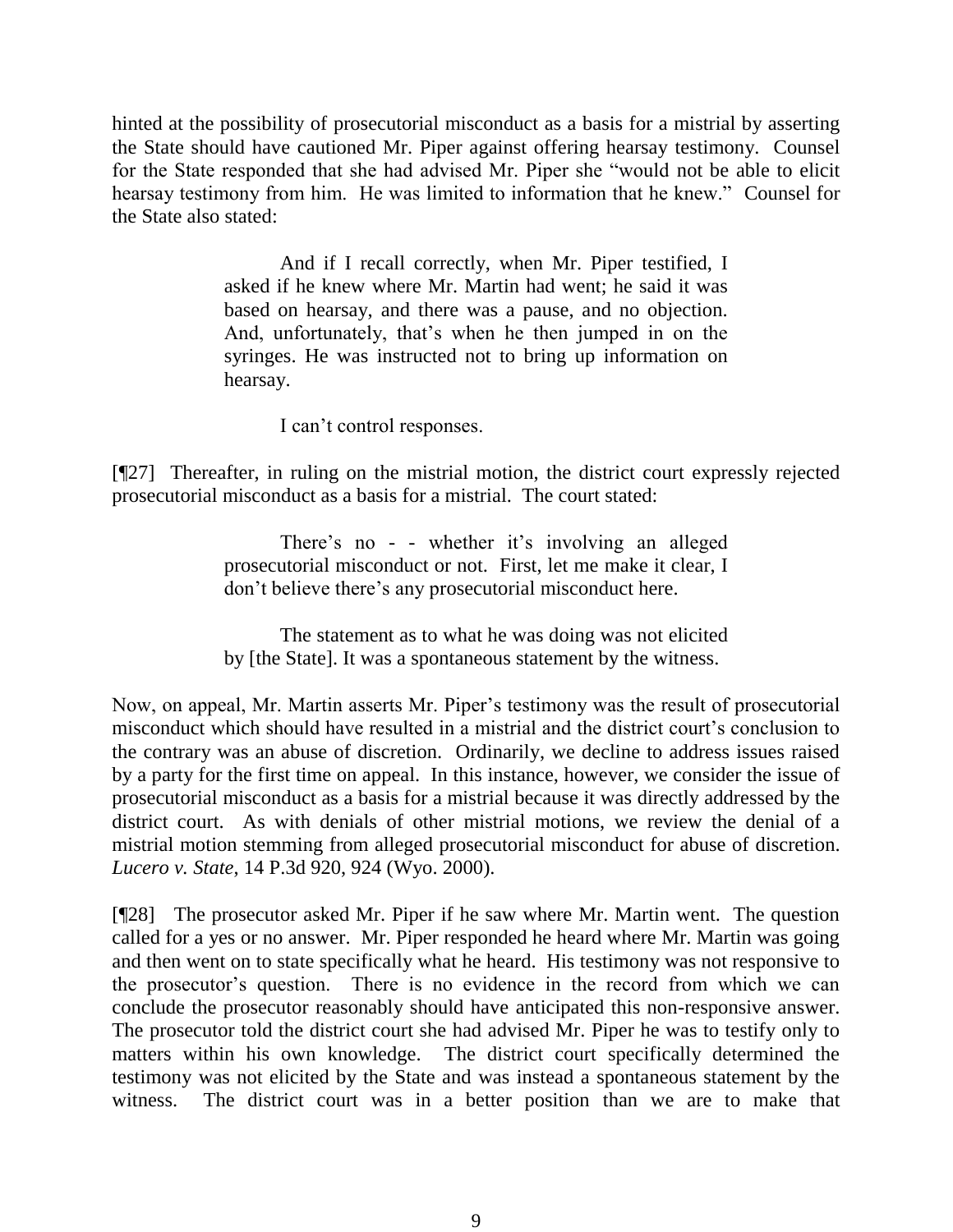determination. There is nothing in the record to support a conclusion that the district court's determination was unreasonable. Additionally, the district court immediately instructed the jury to disregard the testimony.

[¶29] The district court reasonably concluded the testimony of Ms. Norcross and Mr. Piper was improper, took reasonable steps to correct the error and, having done so, reasonably concluded the testimony did not warrant a mistrial. There was no abuse of discretion in denying the mistrial motion.

# *2. Denial of the Motion for Judgment of Acquittal*

[¶30] Mr. Martin contends the district court committed plain error when it denied his motion for judgment of acquittal because the State did not prove all of the elements necessary for conviction of escape. Specifically, he claims the State failed to prove he left his place of employment. Mr. Martin also contends the evidence the State relied upon, i.e., that he violated CAC policy and alleged statements he made, did not prove he committed the crime of escape. The State asserts the evidence was sufficient to enable the jury to conclude all of the elements of escape were proven beyond a reasonable doubt.

[¶31] Plain error occurs when: 1) the incident alleged as error clearly appears in the record; 2) the party claiming plain error demonstrates that a clear and unequivocal rule of law was violated; and 3) the party demonstrates he has been denied a substantial right resulting in material prejudice. *Bolin v. State*, 2006 WY 77, ¶ 7, 137 P.3d 136, 140 (Wyo. 2006). Focusing on the second prong of the plain error test, the clear and unequivocal rule of law that Mr. Martin claims was violated is W.R.Cr.P. 29, which requires a trial court to order entry of a judgment of acquittal if the evidence is insufficient to sustain a conviction. Thus, the question we must decide is whether the trial court violated Rule 29 by denying the motion. In order to answer that question, we must determine whether sufficient evidence was presented to sustain a conviction.

[¶32] In reviewing the sufficiency of the evidence in the context of a denial of a motion for judgment of acquittal, we examine and accept as true the State's evidence and all reasonable inferences which can be drawn from it. *Butcher v. State*, 2005 WY 146, ¶ 16, 123 P.3d 543, 549 (Wyo. 2005). We do not consider conflicting evidence presented by the defendant. *Id*. We do not substitute our judgment for that of the jury; rather, we determine whether a jury could have reasonably concluded each of the elements of the crime was proven beyond a reasonable doubt. *Id*. This standard applies whether the supporting evidence is direct or circumstantial. *Id*.

[¶33] The State presented the following evidence to show Mr. Martin left his place of employment: Mr. Martin was not at his work site and could not be located between the hours of 10:30 a.m. and 3:00 p.m. on July 19; the truck he was driving when he was last